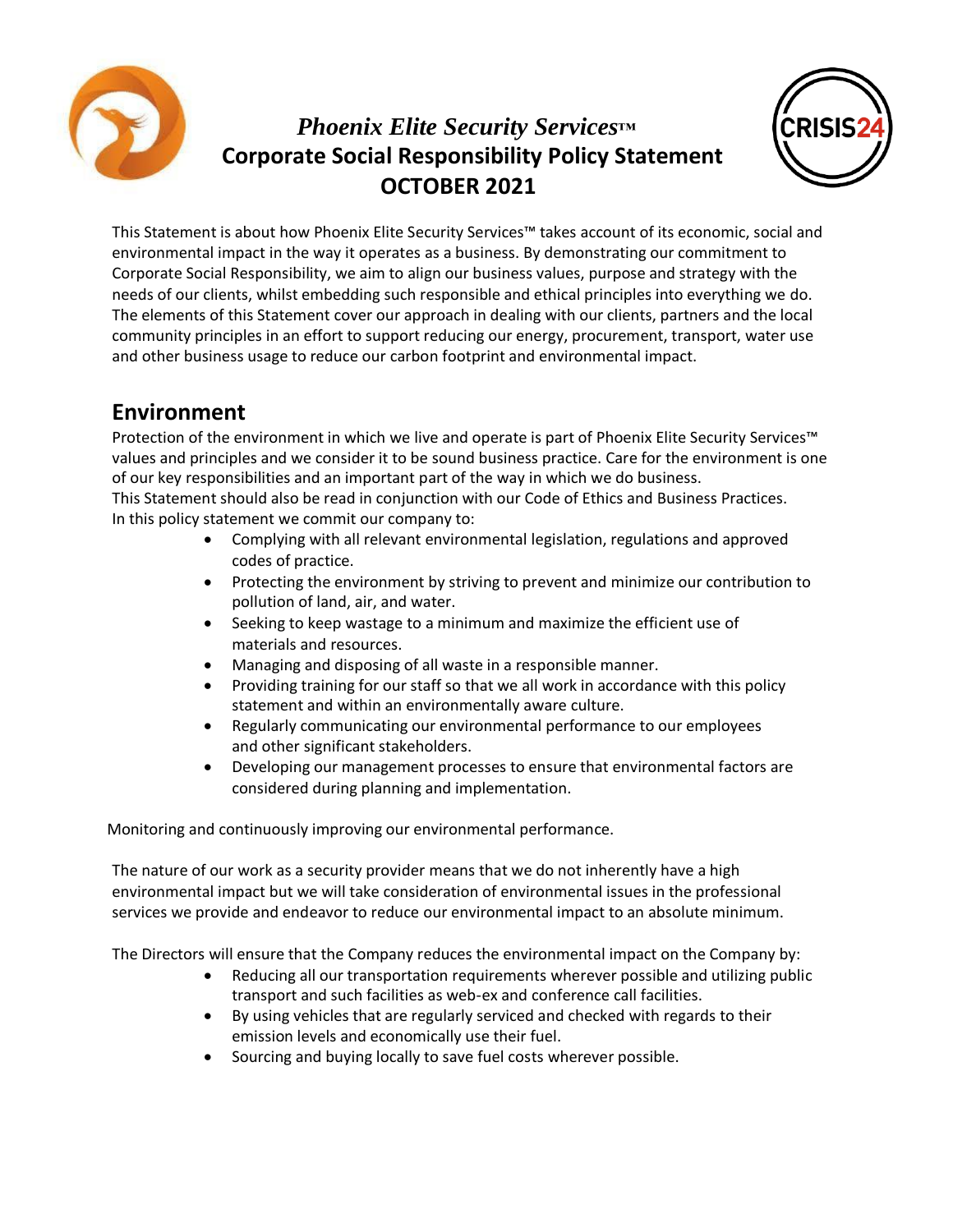- Ensuring that all lights and equipment is switching off when not required.
- Ensuring that water is used efficiently.
- Using scrap paper for drafts and notes.
- Printing in mono and double sided wherever possible.
- Recycling all waste (shredding all business documentation).
- Sourcing recycled materials wherever possible.
- Working with like-minded suppliers who take steps to minimize their environmental Impact.

## **Local Community**

The Management will also ensure that our work with the local community involves working and supporting local and national charities.

- Encouraging volunteer work in community activities.
- Supporting local schools.
- Undertaking voluntary business advisory services via professional bodies.

## **Clients**

The Management will also ensure that we deal responsibly, openly and fairly with clients and potential clients by:

- Ensuring that all our advertising and documentation about the business and its activities are clear, informative, legal, decent, honest and truthful.
- Being open and honest about our products and services and telling customers what they want to know, including what we do to be socially responsible.
- We will avoid pressure selling techniques.
- Ensuring that if something goes wrong, we will acknowledge the problem and deal with it.
- We will listen to our clients so that this can help us improve the products and services we offer to them.
- Ensuring that we benchmark and evaluate what we do in order to constantly improve our competitive edge in the marketplace.

The Management will also ensure that we deal responsibly, openly and fairly with suppliers by:

- Ensuring that we use local suppliers as much as possible.
- That we will endeavor to pay on time.
- Not expecting any discounts to have a detrimental effect on their business.

The operational and ultimate responsibility for the commitment to our corporate social responsibility principles lies with the management of Phoenix Elite Security Services™. Every employee of Phoenix Elite Security Services™ is expected to give their full co-operation to the above principles in their activities at work. Consultants or visitors are also expected to apply our environmental principles.